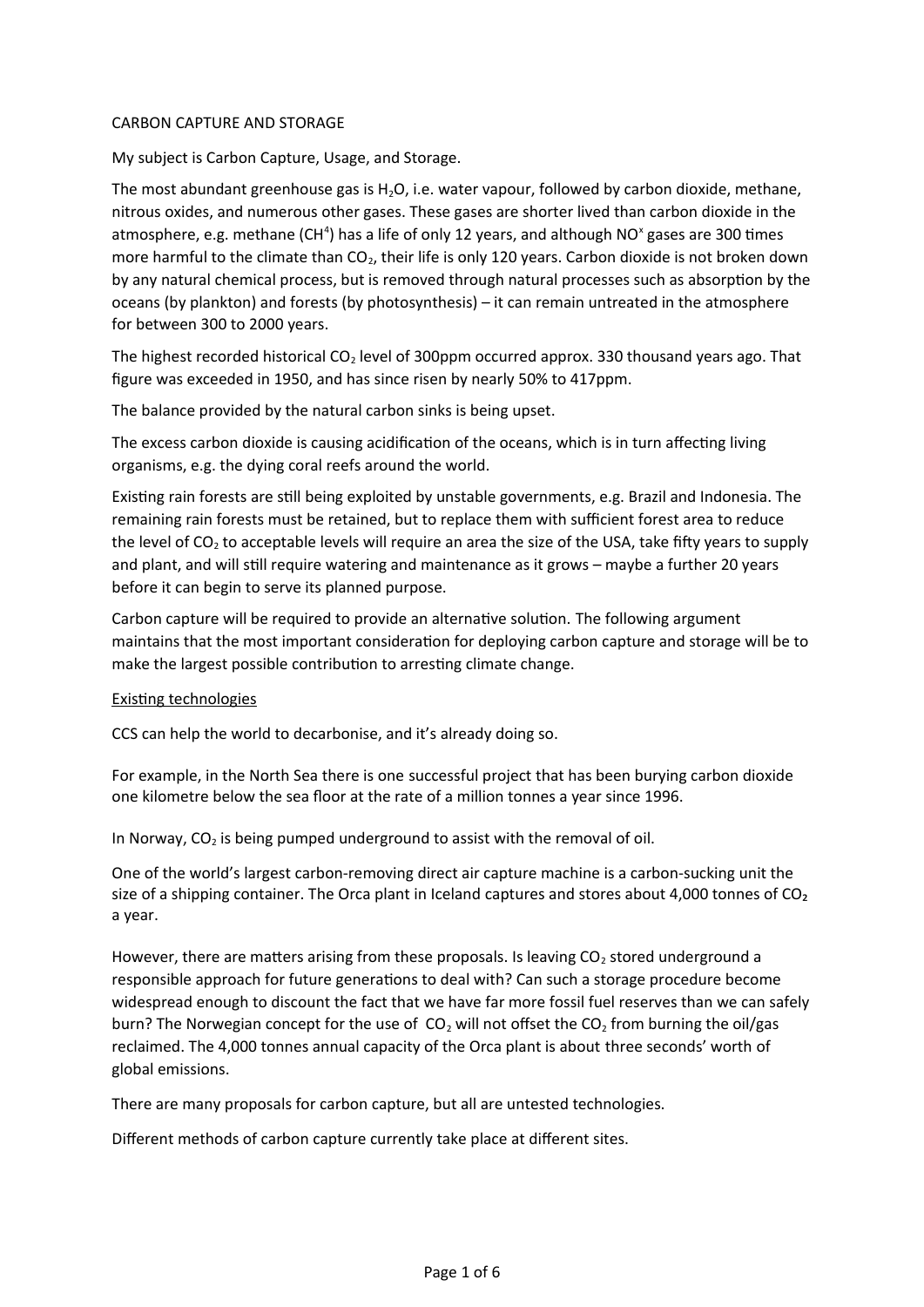Something called "[point-source carbon capture technology](https://theconversation.com/carbon-capture-on-power-stations-burning-woodchips-is-not-the-green-gamechanger-many-think-it-is-110475)" is currently the best alternative option, which involves scrubbing CO<sub>2</sub> from exhaust gases in the chimneys of factories and power plants. Here, CO<sub>2</sub> is emitted in the highest volumes and concentrations are thousands of times higher than those found in the atmosphere. The recent Glasgow climate pact [committed](https://www.nytimes.com/live/2021/11/13/climate/cop26-glasgow-climate-summit) 197 countries to "phasing down unabated coal". Unabated coal refers to when power stations or factories burn coal without capturing and storing the carbon dioxide (CO<sub>2</sub>) generated.

Other methods capture carbon directly from the air, either by using chemical reactions that bind the carbon using lots of energy or by growing carbon-hungry plants which can be burned for energy and the resulting emissions subsequently captured.

Other ["negative emissions technologies](https://policyexchange.org.uk/four-negative-emission-technologies-nets-that-could-get-us-to-net-zero/)" that take greenhouse gases out of the air are being developed, but so far none are ready for mass deployment.

# Current vs. Future Supplies

Authorities consider we already have enough oil/gas discoveries to take us to zero consumption. Is it time to stop fossil-fuel exploration and halt the development of all new oil and gas fields? We cannot safely set fire to all the fuel we've already found, so why look for more? Emissions from using those barrels of oil currently accessible would raise global temperatures by almost 0.6°C. Using the natural gas would add another 0.2°C. And as for the coal, burning it all would raise temperatures by a further 2°C. In May, the International Energy Agency (IEA) explicitly [called](https://www.theguardian.com/environment/2021/may/18/no-new-investment-in-fossil-fuels-demands-top-energy-economist) for an end to new oil and gas fields, as well as to new coal mines and mine extensions, around the world.

Plans for keeping climate change to 1.5°C targets generally [include CCS,](https://www.ipcc.ch/sr15/chapter/chapter-2/) but none envisage it as more than a small part of a large mix of approaches. For example, the IEA's scheme to achieve [net zero](https://theconversation.com/net-zero-despite-the-greenwash-its-vital-for-tackling-climate-change-160329)  [emissions](https://theconversation.com/net-zero-despite-the-greenwash-its-vital-for-tackling-climate-change-160329) by 2050 involves capturing and burying carbon dioxide at a relatively ambitious rate of 7.8 gigatonnes of carbon dioxide per year. But achieving this would still only allow us to consume an extra 1% of existing oil reserves each year. Countries need to massively ramp up investment to be compliant with the Paris agreement's target of limiting global warming to 1.5°C. Some of this money would be public funding, and people would reasonably expect it to fund projects which are morally sound. However, funding for carbon capture and storage is [insufficient](https://doi.org/10.1007/s11948-021-00344-3). At the current rate of deployment, 700 million tonnes of CO<sub>2</sub> storage capacity will be added by 2050 – only 10% of what is [required.](https://doi.org/10.1016/j.oneear.2021.10.002)

### Examples of main industries creating CO2

Farming is typical of yield against the consequences of methods employed.

Nitrogen is the basis for modern farming, but such fertilisers are derived from natural gas and generate  $CO<sub>2</sub>$  in the process. While the application of nitrogen-based fertilizers is still vital to sustaining the current population, the surplus of nitrogen leaking into the environment is leading to numerous concerning developments. The current method of using and producing nitrogen fertilizers has led to reductions in biodiversity and the acceleration of climate change through the production of carbon dioxide as well as nitrous oxides.

I would like to suggest a change in the title of our Government's document to "The Ten Point Plan for a Green CARBON Industrial Revolution".

Carbon is the building element of life. The active ingredient can be obtained by heating any biological or biologically-derived substance (bio-waste, plastics, car tyres, etc.) to approx. 500°C in the absence of oxygen – a process called pyrolysis. Some  $CO<sub>2</sub>$  will result, but this can be reclaimed from the exhaust gases.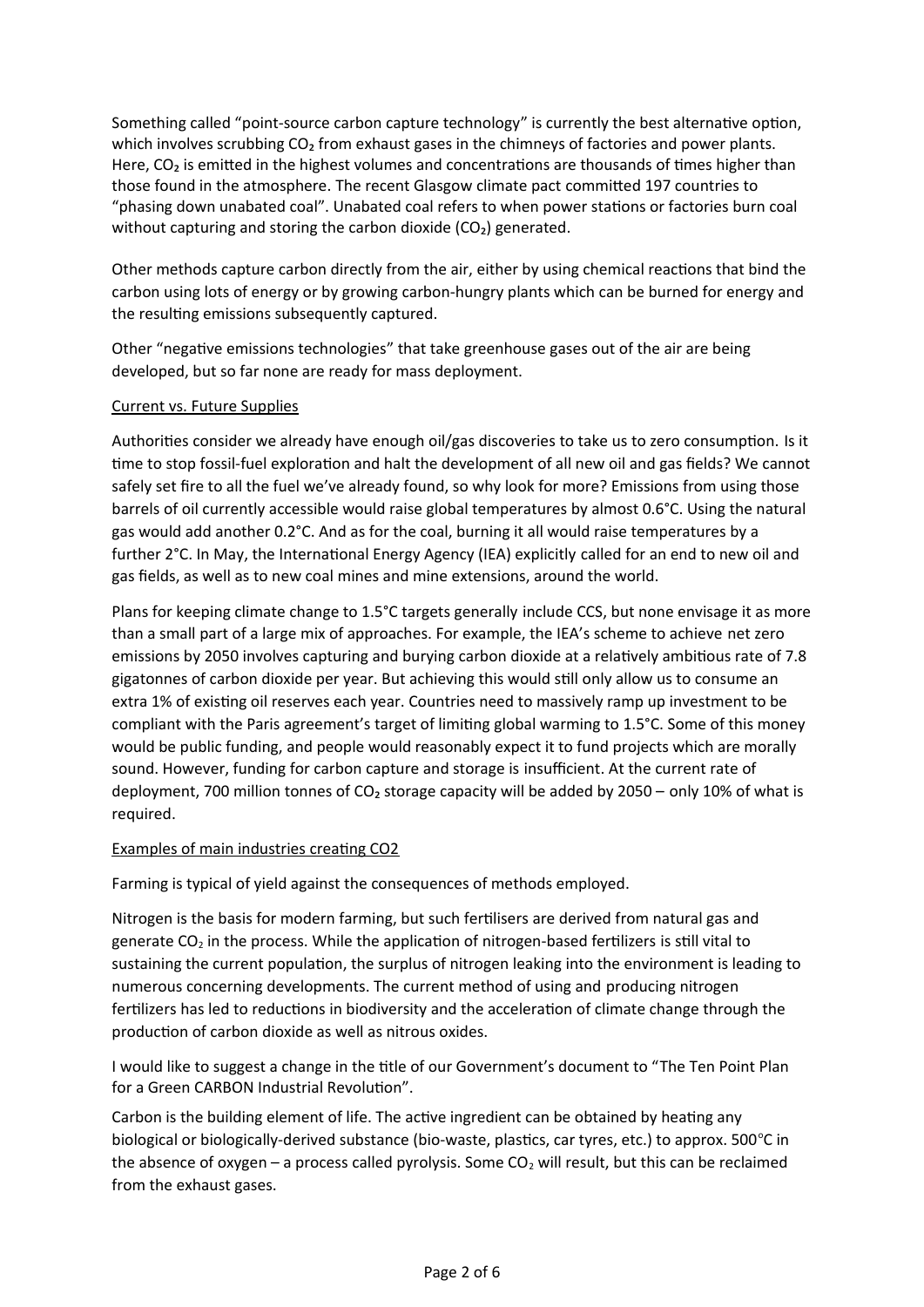A farmer in Australia has won an award for replacing nitrogen products with carbon-derived fertilisers obtained through pyrolysis. He has increased milk and crop yields, reduced animal methane emissions, and improved the general health of his animals.

Aircraft use an incredible amount of fuel. A Boeing 747-400 jumbo jet carried 63,000 gallons (240,000 litres) of jet fuel, and burnt through it at a rate of 4 litres (0.9 gallons) per second. Just one flight could emit as much  $CO<sub>2</sub>$  as many people do in a year.

A private jet will typically burn around 210 gallons of fuel per hour, producing around 6,030kg of  $CO<sub>2</sub>$ in a three-hour flight. Typically the jet is configured to seat between six and eight passengers; if there were seven on board, the average amount of  $CO<sub>2</sub>$  per person would be 860kg.

However, compared to other sectors, aviation is a relatively small contributor to global greenhouse emissions, but it is one of the fastest growing. Between 2000 and 2019, there was a 5% average rise in flights per year, but by 2019 it accounted for 2.5% of the world's  $CO<sub>2</sub>$  emissions.

The overall contribution to climate change is even higher – it also results in emissions of water vapour, soot, sulphur aerosols, water contrails, and those vapour trails further reduce the output of solar energy systems.

International shipping is a crucial part of the global economy – 90% of the [world's trade](https://www.oecd.org/ocean/topics/ocean-shipping/) is transported by sea. But almost all ships use fossil fuels, and so the sector is also a major emitter of greenhouse gas pollution – with emissions roughly on a level with the entire nation of [Germany](https://rdcu.be/b4QUS).

Progress on cutting emissions in shipping has been slow. In fact, emissions are no lower now than they were ten years ago. The sector's record was under scrutiny at COP26 – the latest UN climate summit in Glasgow. The International Maritime Organization (IMO) – the UN body charged with delivering international shipping's strategy on tackling climate change – has a target to cut emissions by 50% by 2050. The UN Secretary General Antonio Guterres [criticised](https://www.maritime-executive.com/article/let-s-be-honest-un-secretary-general-slams-imo-s-progress-on-co2) this, arguing the IMO's pledges are not aligned with the Paris Agreement's goal of limiting global heating to 1.5°C, but are "more consistent with warming above 3°C".

International shipping must make a radical change in course. It must cut emissions by a third this decade and get on a path to zero emissions before 2050. The [technologies and practices already](https://theconversation.com/ten-ways-to-cut-shippings-contribution-to-climate-change-from-a-researcher-167997)  [exist](https://theconversation.com/ten-ways-to-cut-shippings-contribution-to-climate-change-from-a-researcher-167997) to meet the targets. E[fficiency of shipping](https://rdcu.be/b4QUS) can be improved by slowing speeds to save fuel, fitting CCS technology, and connecting to electricity grids when in port. The rapid roll-out of zeroemission fuels such as hydrogen and ammonia to new and existing ships in the 2030s is the other key component.

# Policies and Politics

To give underground carbon storage sites the greatest chance of success, it currently makes sense to develop them in places where the geology has been thoroughly explored and where there is lots of relevant expertise. This would imply pumping carbon into underground storage sites in northern Europe, the Middle East and the US, where companies have spent centuries looking for and extracting fossil fuels. Storing carbon is roughly the reverse of extracting it from the ground, and there is an opportunity for workers in the oil and gas industry to lend their skills and expertise to this endeavour.

On the other hand, it might be important to develop storage sites in economies where the current and future demand for carbon capture and storage is greatest. These competing aims pull in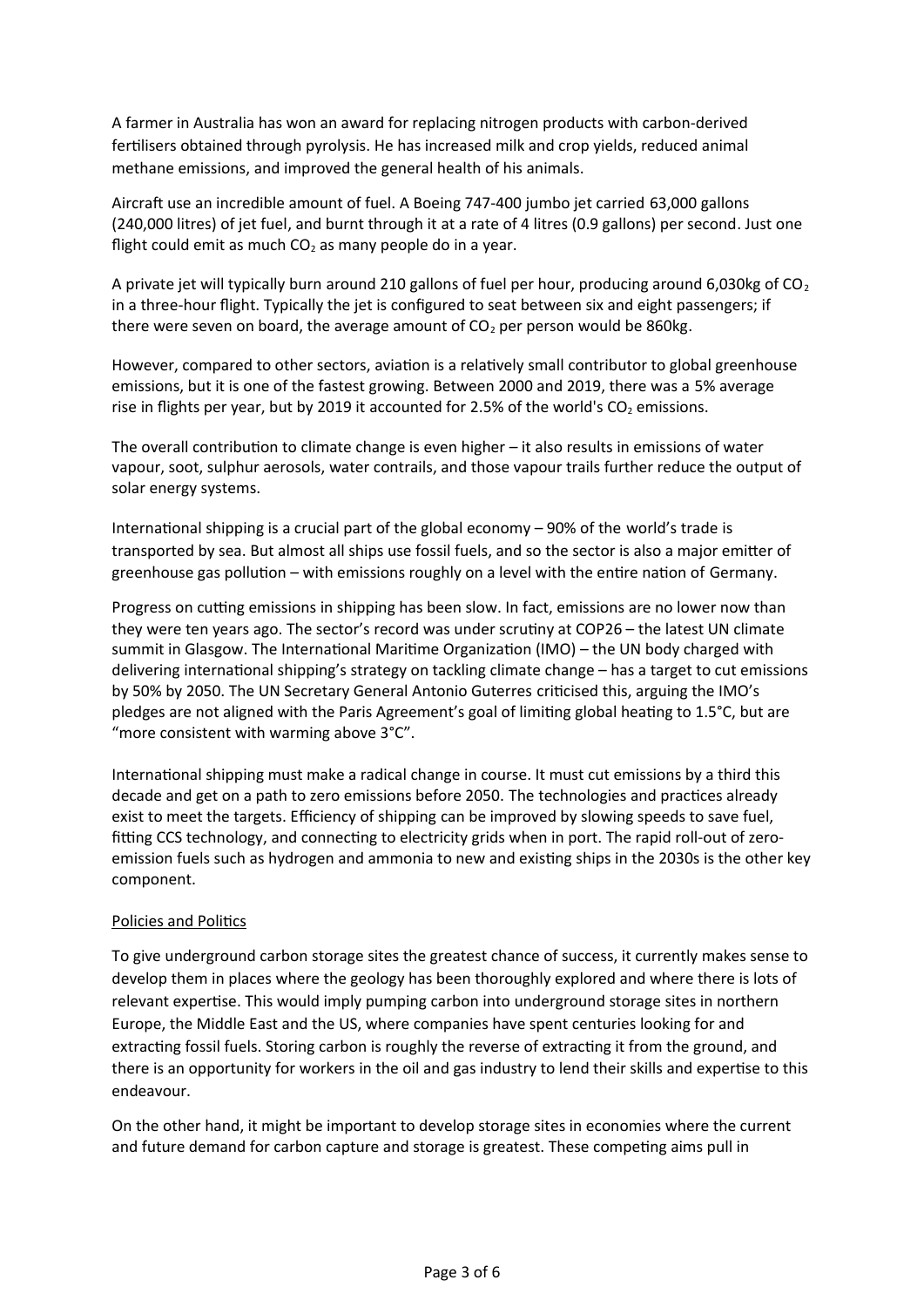different directions. The regions with the best prospects are not often those with the greatest expected need.

Developing storage sites in economies where expected demand for carbon capture is highest overwhelmingly favours developing regions of Asia. In India and China, for instance, coal power stations are expensive to retrofit with CCS, and will need lots of carbon capture and storage capacity to [decarbonise.](https://doi.org/10.1038/s41558-021-01175-7) If developing regions are expected to decarbonise without sufficient support to roll out carbon capture and storage, it could mean they will have to throttle development to reduce emissions.

Increasing carbon capture and storage capacity as quickly as possible could benefit future generations by reducing the severity of climate change. So, you could argue that developing the most promising sites in Europe is the best way forward. However, directing investment for storage facilities from wealthy countries to developing regions could help address the [debt the former owes](https://doi.org/10.1016/j.oneear.2020.07.015)  [the latter](https://doi.org/10.1016/j.oneear.2020.07.015) for causing the brunt of the climate crisis.

Should developed countries assist developing countries? Poor countries cannot afford oil/gas on open market, making coal their only option, but all fossil fuels are now rising in price. This means that even developed countries are moving back to coal – with the consequent increase in price, e.g. Germany (due to plant maintenance issues and Europe's proposal to move away from atomic energy) and Japan (they have no fuel reserves of their own, plus their Government is committed to moving away from atomic energy following Fujishima).

Environmentalists are attacking the supply side of fossil fuels, but even if fossil fuels could stop production immediately, there will be an overshoot of climate change temperature – temperatures could rise from 2degC to 4degC before returning to a stable level.

The problem is with demand, i.e. the use of the fuels, their efficiency of generation, and the need to reduce the demand for that energy.

There may be various technologies to remove  $CO<sub>2</sub>$  from air, but none are sufficiently advanced to be employed. Consequently, mass [fuel switching](https://assets.publishing.service.gov.uk/government/uploads/system/uploads/attachment_data/file/824592/industrial-fuel-switching.pdf) could cause problems if new equipment is initially too scarce, unreliable, or more expensive to buy or run than existing equipment. Governments will need to support people vulnerable to [fuel poverty](https://theconversation.com/as-thousands-die-the-uk-must-face-up-to-its-responsibilities-on-fuel-poverty-47952) (including the elderly, renters and those living in rural areas) through the fuel switching process. Additionally, actually meeting the growing [demand](https://www.sciencedirect.com/science/article/pii/S1364032115001471) for low-carbon energy will mean significantly expanding the country's current electricity generation capacity. Ensuring there are no delays in providing this power to citizens will be crucial – but the supply of fossil fuels will still be required while introducing these new technologies.

There is likely to be civil unrest if the 2050 target is not achieved. If society changes quicker than it can retrain and relocate existing workers, or provide new workers, it will see significant disruption through unemployment and labour shortages. A rapid transition to net zero inevitably risks swathes of workers in energy, transport and resource extraction suddenly looking for new work, e.g. while some steelmakers may produce wind turbines just as easily as oil rigs, but aeroplane pilots may not be remotely as equipped to drive trains.

Climate change proposals will cost the World at least £3 trillion (i.e. a million million, or  $10^{12}$ ) every year to 2030, whereas the overall cost to the UK could be as much as £1.4 trillion.

World leaders must be united to recognise these facts and moral dilemma, and consider the choices with urgency.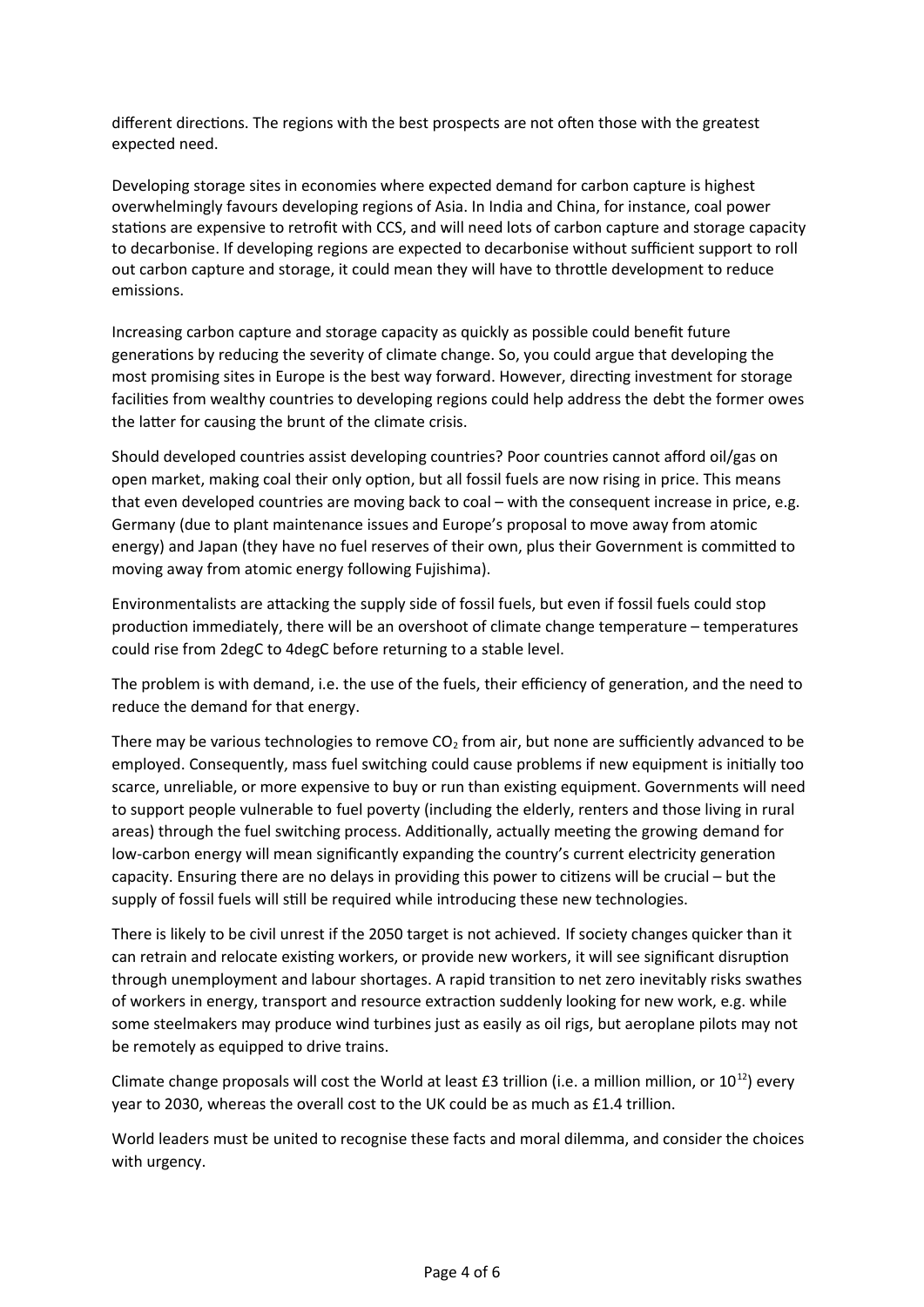### CO2 Use

The  $CO<sub>2</sub>$  currently being used in industry is generated from the process of making fertiliser. It is relatively cheap and easy to separate. However, if that system fails, there is no ready alternative. CO<sub>2</sub> concentrations in the atmosphere are about 420 ppm, i.e. 0.042% of all the gases, making separation of the CO<sub>2</sub> from the air difficult, and far more expensive.

Technologies which can capture carbon from power station chimneys or even directly from the air are being developed, but they aren't available at the scale needed. Two UK-based competitions to drive innovation in carbon capture and storage technology were launched in 2005, but subsequently closed by successive governments, the last one ending in 2015 without much success.

There are various carbon capture units currently operating at selected locations globally, such as at the [Boundary Dam coal-fired power station](https://www.saskpower.com/Our-Power-Future/Infrastructure-Projects/Carbon-Capture-and-Storage/Boundary-Dam-Carbon-Capture-Project) in Canada, but they are unlikely to offer the solution to the CO<sub>2</sub> supply that industries need. They use liquids to absorb and purify the greenhouse gas at high temperatures, which produces over 99% pure  $CO<sub>2</sub>$ , but [liquid adsorbents](https://www.frontiersin.org/articles/10.3389/fmats.2019.00042/full) decompose at high temperatures leaving toxic byproducts. The process also requires a lot of energy and is therefore expensive.

Ten years of research and engineering are usually needed before any new carbon capture technology can be deployed at the necessary scale. Industries which use  $CO<sub>2</sub>$  must plan for new carbon capture technology being available many years in the future, rather than expect immediate solutions.

Carbon capture involves the removal of  $CO<sub>2</sub>$  from the process, liquidizing and storing the product, but there are currently no substantial markets for its use.

Once a suitable CCS system is available and a market has been created, captured  $CO<sub>2</sub>$  should not be stored underground, but in industrial reserves – steel tanks on the same site as the power plant the  $CO<sub>2</sub>$  came from or the factory where it might be used. Industrial reserves need to be readily accessible as a backup supply.

Given that all these technologies are some way off being rolled out widely, society runs the risk of regular shortages.

### The UK

The UK is only a small country – there are much larger countries that are causing a much larger problem. It needs a global effort. Internationally, the UK could become more economically competitive within a decarbonised world, demonstrating how industrialised countries can achieve economic growth while cutting [carbon emissions](https://www.ons.gov.uk/economy/nationalaccounts/uksectoraccounts/compendium/economicreview/october2019/thedecouplingofeconomicgrowthfromcarbonemissionsukevidence) and encouraging social [wellbeing](https://theconversation.com/our-sense-of-wellbeing-has-been-in-decline-for-years-heres-how-to-turn-it-around-169988).

It could involve developing new businesses to provide essential services like heating and transport in more efficient, sustainable ways.

Achieving [net zero](https://www.gov.uk/government/publications/net-zero-strategy) greenhouse gas emissions in the UK by 2050 is a massive challenge. It will mainly be achieved through cutting emissions from [fossil fuels](https://ourworldindata.org/fossil-fuels), but will create a rapid, deep transformation across the UK's energy system.

### **Conclusions**

There are options for removing carbon from the atmosphere, such as [planting trees](https://theconversation.com/climate-crisis-how-to-make-space-for-2-billion-trees-on-a-crowded-island-like-the-uk-128098) or [direct air](https://theconversation.com/co-shortage-why-cant-we-just-pull-carbon-dioxide-out-of-the-air-99255)[capture machines;](https://theconversation.com/co-shortage-why-cant-we-just-pull-carbon-dioxide-out-of-the-air-99255) and to prevent it getting there in the first place, such as [carbon capture and](https://theconversation.com/explainer-what-is-carbon-capture-and-storage-16052)